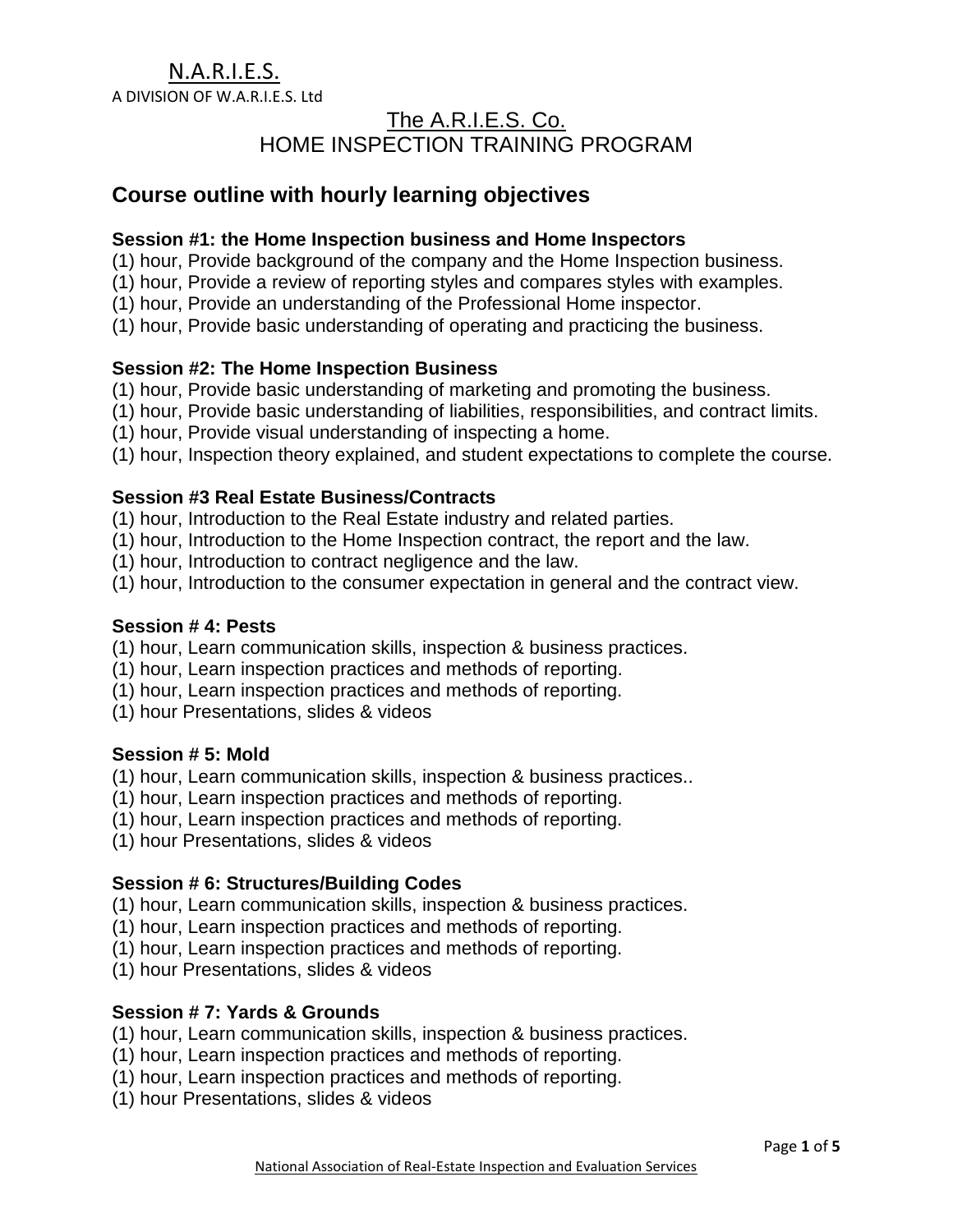A DIVISION OF W.A.R.I.E.S. Ltd

# The A.R.I.E.S. Co. HOME INSPECTION TRAINING PROGRAM

# **Session # 8: Roof Covers, General**

- (1) hour, Learn communication skills, inspection & business practices.
- (1) hour, Learn inspection practices and methods of reporting.
- (1) hour, Learn inspection practices and methods of reporting.
- (1) hour, Presentations, slides & videos

# **Session # 9: Roof Covers/Sloped**

- (1) hour, Learn communication skills, inspection & business practices.
- (1) hour, Learn inspection practices and methods of reporting.
- (1) hour, Learn inspection practices and methods of reporting.
- (1) hour, Presentations, slides & videos

#### **Session # 10: Roof covers/Flat**

- (1) hour, Learn communication skills, inspection & business practices.
- (1) hour, Learn inspection practices and methods of reporting.
- (1) hour, Learn inspection practices and methods of reporting.
- (1) hour, Presentations, slides & videos

# **Session # 11: Chimneys/Fireplaces, Solid Fuel Stoves**

- (1) hour, Learn communication skills, inspection & business practices.
- (1) hour, Learn inspection practices and methods of reporting.
- (1) hour, Learn inspection practices and methods of reporting.
- (1) hour, Presentations, slides & videos

# **Session # 12: Exterior Walls**

- (1) hour, Learn communication skills, inspection & business practices.
- (1) hour, Learn inspection practices and methods of reporting.
- (1) hour, Learn inspection practices and methods of reporting.
- (1) hour,Presentations, slides & videos

# **Session # 13: Exterior Walls/EIFS, Stucco**

- (1) hour, Learn communication skills, inspection & business practices.
- (1) hour, Learn inspection practices and methods of reporting.
- (1) hour, Learn inspection practices and methods of reporting.
- (1) hour,Presentations, slides & videos

# **Session # 14 Decks/Porches/Balconies**

- (1) hour, Learn communication skills, inspection & business practices.
- (1) hour, Learn inspection practices and methods of reporting.
- (1) hour, Learn inspection practices and methods of reporting.
- (1) hour, Presentations, slides & videos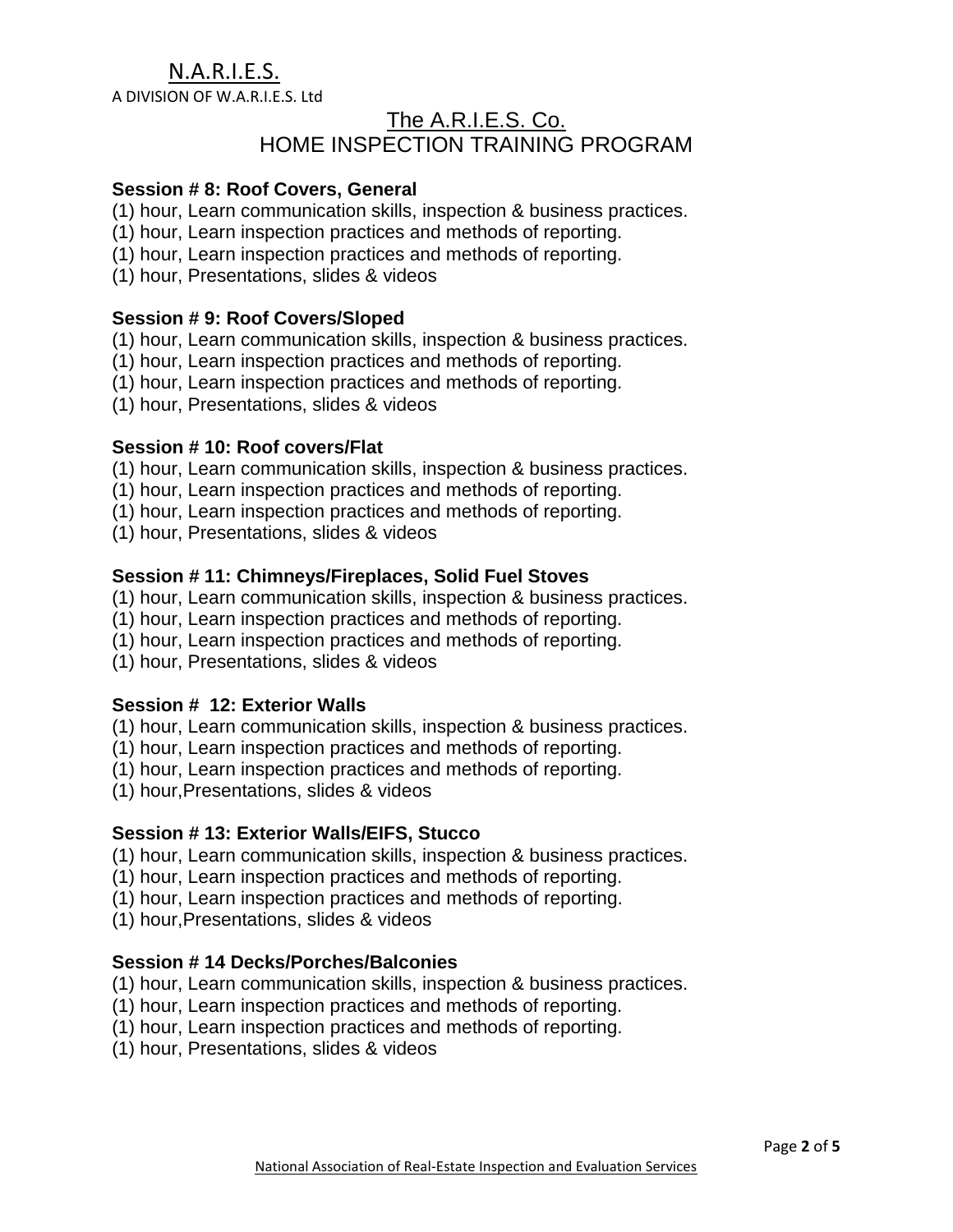A DIVISION OF W.A.R.I.E.S. Ltd

# The A.R.I.E.S. Co. HOME INSPECTION TRAINING PROGRAM

# **Session # 15: Attics**

- (1) hour, Learn communication skills, inspection & business practices.
- (1) hour, Learn inspection practices and methods of reporting.
- (1) hour, Learn inspection practices and methods of reporting.
- (1) hour, Presentations, slides & videos

### **Session # 16: Garages & Interiors**

- (1) hour, Learn communication skills, inspection & business practices.
- (1) hour, Learn inspection practices and methods of reporting.
- (1) hour, Learn inspection practices and methods of reporting.
- (1) hour, Presentations, slides & videos

#### **Session # 17: Garages & Interiors**

- (1) hour, Learn communication skills, inspection & business practices.
- (1) hour, Learn inspection practices and methods of reporting.
- (1) hour, Learn inspection practices and methods of reporting.
- (1) hour, Presentations, slides & videos

# **Session # 18: Electrical Service Entry & Panels**

- (1) hour, Learn communication skills, inspection & business practices.
- (1) hour, Learn inspection practices and methods of reporting.
- (1) hour, Learn inspection practices and methods of reporting.
- (1) hour, Presentations, slides & videos

# **Session # 19: Electrical Wiring**

- (1) hour, Learn communication skills, inspection & business practices.
- (1) hour, Learn inspection practices and methods of reporting.
- (1) hour, Learn inspection practices and methods of reporting.
- (1) hour, Presentations, slides & videos

#### **Session # 20: Electrical Theory**

- (1) hour, Learn communication skills, inspection & business practices.
- (1) hour, Learn inspection practices and methods of reporting.
- (1) hour, Learn inspection practices and methods of reporting.
- (1) hour, Presentations, slides & videos

# **Session # 21: HVAC/Cooling**

- (1) hour, Learn communication skills, inspection & business practices.
- (1) hour, Learn inspection practices and methods of reporting.
- (1) hour, Learn inspection practices and methods of reporting.
- (1) hour, Presentations, slides & videos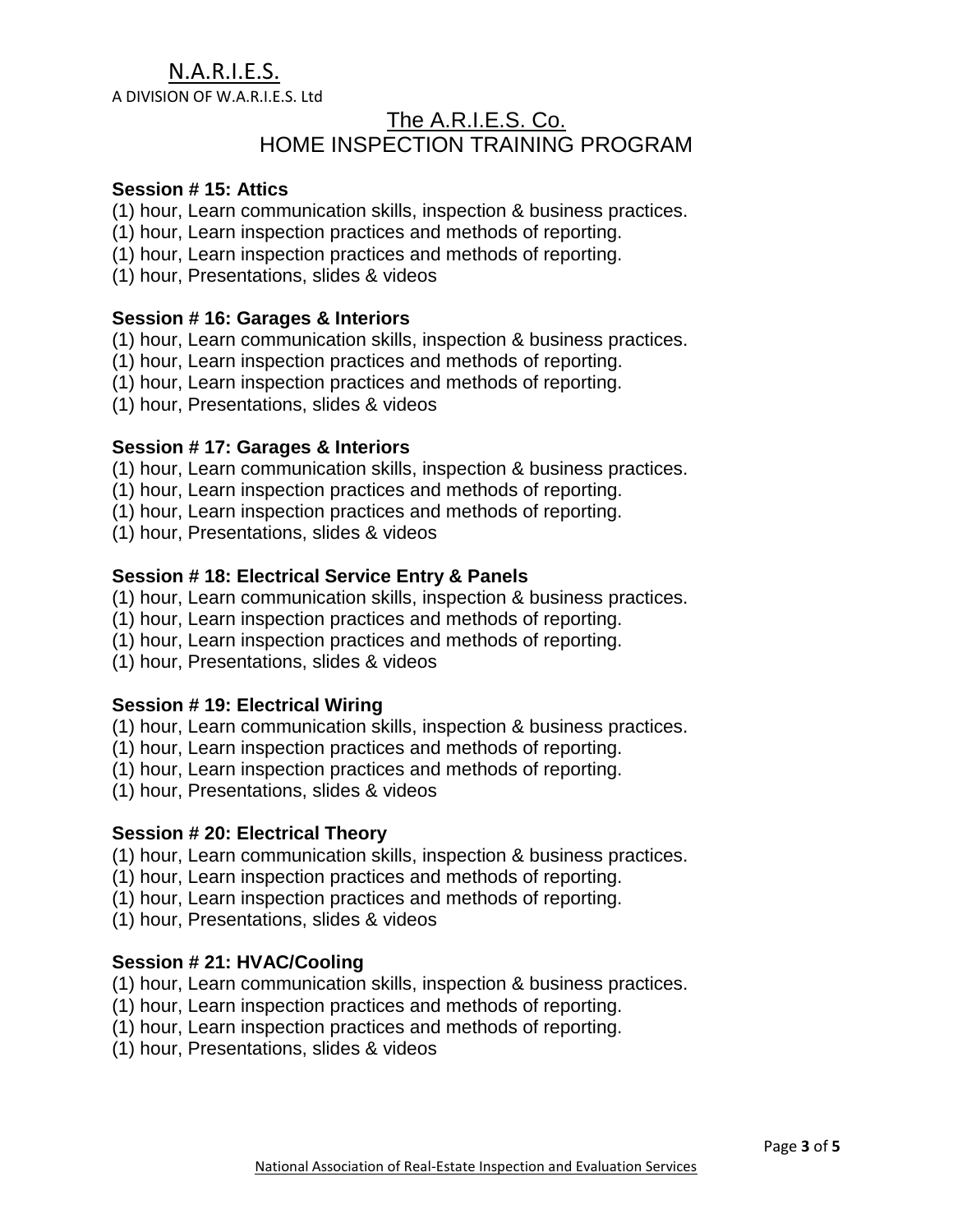A DIVISION OF W.A.R.I.E.S. Ltd

# The A.R.I.E.S. Co. HOME INSPECTION TRAINING PROGRAM

### **Session # 22: Heating/Gas**

- (1) hour, Learn communication skills, inspection & business practices.
- (1) hour, Learn inspection practices and methods of reporting.
- (1) hour, Learn inspection practices and methods of reporting.
- (1) hour, Presentations, slides & videos

#### **Session # 23: Heating/Oil**

- (1) hour, Learn communication skills, inspection & business practices.
- (1) hour, Learn inspection practices and methods of reporting.
- (1) hour, Learn inspection practices and methods of reporting.
- (1) hour, Presentations, slides & videos

### **Session # 24: Plumbing**

- (1) hour, Learn communication skills, inspection & business practices.
- (1) hour, Learn inspection practices and methods of reporting.
- (1) hour, Learn inspection practices and methods of reporting.
- (1) hour, Presentations, slides & videos

#### **Session # 25: Plumbing/Hot Water**

- (1) hour, Learn communication skills, inspection & business practices.
- (1) hour, Learn inspection practices and methods of reporting.
- (1) hour, Learn inspection practices and methods of reporting.
- (1) hour, Presentations, slides & videos

# **Session # 26: Plumbing**

- (1) hour, Learn communication skills, inspection & business practices.
- (1) hour, Learn inspection practices and methods of reporting.
- (1) hour, Learn inspection practices and methods of reporting.
- (1) hour, Presentations, slides & videos

# **Session # 27:Crawl Spaces/Alternate Construction Methods**

- (1) hour, Learn communication skills, inspection & business practices.
- (1) hour, Learn inspection practices and methods of reporting.
- (1) hour, Learn inspection practices and methods of reporting.
- (1) hour, Presentations, slides & videos

# **Session # 28: Crawl Spaces/Hazardous Materials**

- (1) hour, Learn communication skills, inspection & business practices.
- (1) hour, Learn inspection practices and methods of reporting.
- (1) hour, Learn inspection practices and methods of reporting.
- (1) hour, Presentations, slides & videos